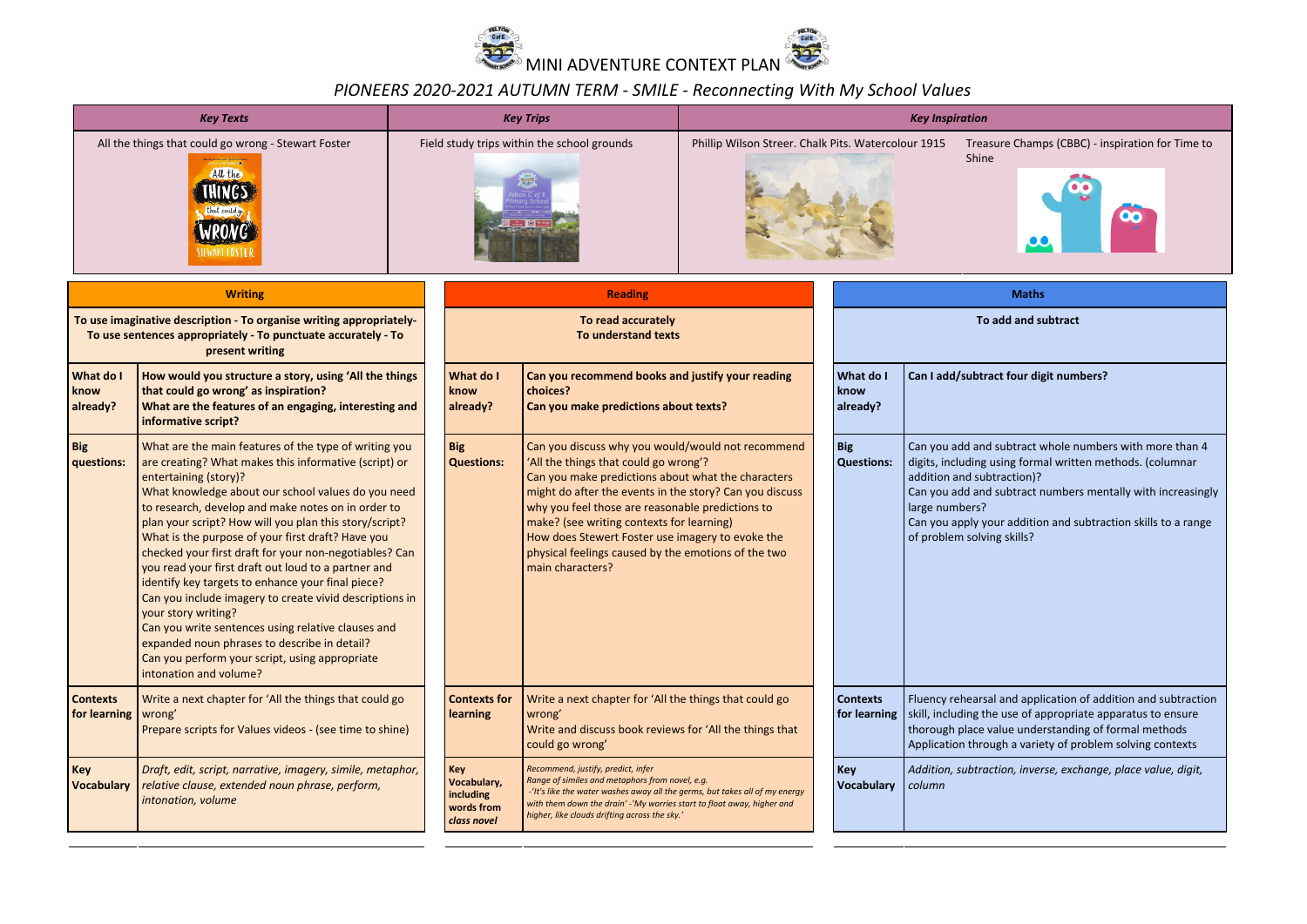|                                 | <b>Computing</b>                                                                                                                                                                                                                                                                                                                                                                                                                                                                                                                                             |  |                                   |  |  |
|---------------------------------|--------------------------------------------------------------------------------------------------------------------------------------------------------------------------------------------------------------------------------------------------------------------------------------------------------------------------------------------------------------------------------------------------------------------------------------------------------------------------------------------------------------------------------------------------------------|--|-----------------------------------|--|--|
|                                 | To connect - To communicate                                                                                                                                                                                                                                                                                                                                                                                                                                                                                                                                  |  |                                   |  |  |
| What do I<br>know<br>already?   | What strategies do we have to ensure we are kind<br>when representing ourselves online?<br>Can you evaluate any recordings/videos have you<br>made to explain your learning in previous years?                                                                                                                                                                                                                                                                                                                                                               |  |                                   |  |  |
| <b>Big</b><br><b>Questions:</b> | Can you work together with your peers online, enjoy<br>being part of a Pioneers online classroom community<br>and comment with responsibility and sensitivity?<br>Can you choose which hardware and software would<br>be the best to create an informative video about our<br>school values for younger children in school?<br>What are the features of the hardware and software<br>you have chosen that will allow you to make a high<br>quality video?                                                                                                    |  | <b>Big</b><br>Questio             |  |  |
| <b>Contexts</b><br>for learning | Online discussion about school values and ongoing<br>peer-to-peer feedback regarding time to shine<br>opportunities<br>Create video for younger children in school to<br>demonstrate one of our school values (time to shine)                                                                                                                                                                                                                                                                                                                                |  | Context<br>learning               |  |  |
| Key<br><b>Vocabulary</b>        | Online community, comment, respectful, sensitive,<br>collaborative, hardware, software, information                                                                                                                                                                                                                                                                                                                                                                                                                                                          |  | Key<br>Vocabul                    |  |  |
|                                 | <b>Science</b>                                                                                                                                                                                                                                                                                                                                                                                                                                                                                                                                               |  |                                   |  |  |
|                                 | To work scientifically<br>To understand living things                                                                                                                                                                                                                                                                                                                                                                                                                                                                                                        |  |                                   |  |  |
| What do I<br>know<br>already?   | Thinking of living things, what is a life cycle?<br>How might you classify groups of animals? What<br>makes some animals different to others?                                                                                                                                                                                                                                                                                                                                                                                                                |  | What de<br>know<br>already        |  |  |
| <b>Big</b><br><b>Questions:</b> | What techniques are appropriate in order to conduct<br>fieldwork and examine the wildlife in our pond?<br>Can you record data about the wildlife you find? Can<br>you construct graphs and classification keys to<br>represent your data?<br>Can you describe the differences in the life cycles of<br>mammals, birds, amphibians and insects, using the<br>animals in our outdoor area as examples?<br>Can you describe how animals can be classified into<br>broad characteristics? Can you defend your choices<br>you have made when classifying animals? |  | <b>Big</b><br><b>Questio</b>      |  |  |
| <b>Contexts</b><br>for learning | Pond dipping as a basis for fieldwork, data collection,<br>life cycles and animal classification - reconnecting with<br>school grounds                                                                                                                                                                                                                                                                                                                                                                                                                       |  | <b>Context</b><br>for<br>learning |  |  |
| Key<br>Vocabulary               | Life cycles, characteristics, classification, mammal,<br>bird, amphibian, insects, fieldwork, data, graphs,<br>classification keys                                                                                                                                                                                                                                                                                                                                                                                                                           |  | <b>Key</b><br>Vocabul             |  |  |

|                                                                                                                                                                                                                                                                                                                                                                                                                                                                                                         |                                     | Art                                                                                                                                                                                                                                                                                                                                                                                                                                                                                                                                                         | <b>RE</b>                              |                                                                                                                                                                                                                                                |  |  |
|---------------------------------------------------------------------------------------------------------------------------------------------------------------------------------------------------------------------------------------------------------------------------------------------------------------------------------------------------------------------------------------------------------------------------------------------------------------------------------------------------------|-------------------------------------|-------------------------------------------------------------------------------------------------------------------------------------------------------------------------------------------------------------------------------------------------------------------------------------------------------------------------------------------------------------------------------------------------------------------------------------------------------------------------------------------------------------------------------------------------------------|----------------------------------------|------------------------------------------------------------------------------------------------------------------------------------------------------------------------------------------------------------------------------------------------|--|--|
| To connect - To communicate                                                                                                                                                                                                                                                                                                                                                                                                                                                                             |                                     | <b>Master techniques - Painting</b>                                                                                                                                                                                                                                                                                                                                                                                                                                                                                                                         | To understand how beliefs are conveyed |                                                                                                                                                                                                                                                |  |  |
| strategies do we have to ensure we are kind<br>representing ourselves online?<br>ou evaluate any recordings/videos have you<br>to explain your learning in previous years?                                                                                                                                                                                                                                                                                                                              | What do I<br>know<br>already?       | How would you use watercolours to create form,<br>colour and effects in your artwork?                                                                                                                                                                                                                                                                                                                                                                                                                                                                       | <b>Big</b><br><b>Questions:</b>        | Why do some people believe in God and som<br>What does it mean if God is holy and loving?<br>What does it mean to embody our Christian \                                                                                                       |  |  |
| ou work together with your peers online, enjoy<br>part of a Pioneers online classroom community<br>omment with responsibility and sensitivity?<br>ou choose which hardware and software would<br>e best to create an informative video about our<br>I values for younger children in school?<br>are the features of the hardware and software<br>ave chosen that will allow you to make a high<br>y video?                                                                                              | Big<br><b>Questions:</b>            | Can you sketch before you paint in order to combine<br>line and colour?<br>Can you create a colour palette based upon the colours<br>you observe in the outdoor garden?<br>Can you use the unique qualities of watercolours to<br>create a landscape of our school grounds?<br>Can you combine colours, tints and tones to<br>enhance/create mood and represent seasonal changes<br>in a piece?                                                                                                                                                             |                                        | Explain some of the different ways that indivi<br>beliefs; show an awareness of morals and rig<br>for learning<br>beyond rules; express my own values and rer<br>of those with different values; link known bib<br>school and Christian values |  |  |
| e discussion about school values and ongoing<br>to-peer feedback regarding time to shine<br>tunities<br>e video for younger children in school to<br>nstrate one of our school values (time to shine)                                                                                                                                                                                                                                                                                                   | <b>Contexts for</b><br>learning:    | Explore and experiment using painting techniques with<br>Key<br>Vocabulary<br>watercolour paints.<br>Create own landscape representations of the school<br>outdoor area, reflecting the time of year, using<br>watercolours                                                                                                                                                                                                                                                                                                                                 |                                        | Psalm, Bible, beliefs, respect, thankfulness, fr<br>wisdom, hope, endurance, compassion, truth<br>humility, justice, trust, creation, forgiveness,                                                                                             |  |  |
| e community, comment, respectful, sensitive,<br>orative, hardware, software, information                                                                                                                                                                                                                                                                                                                                                                                                                | Key<br>Vocabulary                   | Sketch, lines, Colour palette, Tint, Tone, mood, wash,<br>wet-on-wet, wet-on-dry                                                                                                                                                                                                                                                                                                                                                                                                                                                                            |                                        |                                                                                                                                                                                                                                                |  |  |
| <b>Science</b>                                                                                                                                                                                                                                                                                                                                                                                                                                                                                          |                                     | <b>PSHE</b>                                                                                                                                                                                                                                                                                                                                                                                                                                                                                                                                                 |                                        | <b>French</b>                                                                                                                                                                                                                                  |  |  |
|                                                                                                                                                                                                                                                                                                                                                                                                                                                                                                         |                                     |                                                                                                                                                                                                                                                                                                                                                                                                                                                                                                                                                             |                                        |                                                                                                                                                                                                                                                |  |  |
| To work scientifically<br>To understand living things                                                                                                                                                                                                                                                                                                                                                                                                                                                   |                                     | <b>Online Safety</b><br><b>Our School values</b>                                                                                                                                                                                                                                                                                                                                                                                                                                                                                                            |                                        | To read fluently<br>To speak confidently                                                                                                                                                                                                       |  |  |
| ing of living things, what is a life cycle?<br>might you classify groups of animals? What<br>s some animals different to others?                                                                                                                                                                                                                                                                                                                                                                        | What do I<br>know<br>already?       | Can you describe a range of strategies to keep yourself<br>safe when online?<br>What are our school values? Why have they been chosen<br>and why are they important?                                                                                                                                                                                                                                                                                                                                                                                        | What do I<br>know<br>already?          | Can you remember the names for things in so<br>remember how to say numbers up to 100?                                                                                                                                                          |  |  |
| techniques are appropriate in order to conduct<br>vork and examine the wildlife in our pond?<br>ou record data about the wildlife you find? Can<br>onstruct graphs and classification keys to<br>sent your data?<br>ou describe the differences in the life cycles of<br>mals, birds, amphibians and insects, using the<br>als in our outdoor area as examples?<br>ou describe how animals can be classified into<br>characteristics? Can you defend your choices<br>ave made when classifying animals? | <b>Big</b><br><b>Questions:</b>     | What might have happened in 'All the things that could<br>go wrong' if Dan was bullying Alex online as well as in<br>school? What might online peer pressure have looked<br>like? What effect would it have?<br>Can you participate effectively in online discussions<br>about 'All the things that could go wrong'?<br>What do each of our school values represent? What do<br>they really mean and look like within our school<br>community? How would you<br>explain/convey.demonstrate our school values to<br>younger members of our school community? | <b>Big</b><br><b>Questions:</b>        | Can you name and describe places in a town?<br>describe the past and the present in French?<br>numbers with up to 4 digits in French?                                                                                                          |  |  |
| dipping as a basis for fieldwork, data collection,<br>cles and animal classification - reconnecting with<br>I grounds                                                                                                                                                                                                                                                                                                                                                                                   | <b>Contexts</b><br>for<br>learning: | Take part in class discussion and contribute to online<br>discussion about online safety and peer pressure.<br>Values videos - See Time to Shine                                                                                                                                                                                                                                                                                                                                                                                                            | <b>Contexts</b><br>for learning        | Be able to name places in Felton in the past a<br>able to say and write sentences such as: In Fe<br>to be  now there is                                                                                                                        |  |  |

|                                          | <b>RE</b>                                                                                                                                                                                                                                                                                 |  |  |  |  |  |  |
|------------------------------------------|-------------------------------------------------------------------------------------------------------------------------------------------------------------------------------------------------------------------------------------------------------------------------------------------|--|--|--|--|--|--|
| To understand how beliefs are conveyed   |                                                                                                                                                                                                                                                                                           |  |  |  |  |  |  |
| Big<br><b>Questions:</b>                 | Why do some people believe in God and some do not?<br>What does it mean if God is holy and loving?<br>What does it mean to embody our Christian Values?                                                                                                                                   |  |  |  |  |  |  |
| <b>Contexts</b><br>for learning          | Explain some of the different ways that individuals show their<br>beliefs; show an awareness of morals and right and wrong<br>beyond rules; express my own values and remain respectful<br>of those with different values; link known bible stories to our<br>school and Christian values |  |  |  |  |  |  |
| Kev<br>Vocabulary                        | Psalm, Bible, beliefs, respect, thankfulness, friendship,<br>wisdom, hope, endurance, compassion, truthfulness,<br>humility, justice, trust, creation, forgiveness, reverence                                                                                                             |  |  |  |  |  |  |
|                                          | <b>French</b>                                                                                                                                                                                                                                                                             |  |  |  |  |  |  |
| To read fluently<br>To speak confidently |                                                                                                                                                                                                                                                                                           |  |  |  |  |  |  |
| What do I<br>know<br>already?            | Can you remember the names for things in school? Can you<br>remember how to say numbers up to 100?                                                                                                                                                                                        |  |  |  |  |  |  |
| Big<br><b>Questions:</b>                 | Can you name and describe places in a town? Are you able to<br>describe the past and the present in French? Can you say<br>numbers with up to 4 digits in French?                                                                                                                         |  |  |  |  |  |  |
| Contexts<br>for learning                 | Be able to name places in Felton in the past and present. Be<br>able to say and write sentences such as: In Felton there used<br>to be  now there is                                                                                                                                      |  |  |  |  |  |  |
| Kev<br>Vocabulary                        | Specific French vocabulary.                                                                                                                                                                                                                                                               |  |  |  |  |  |  |